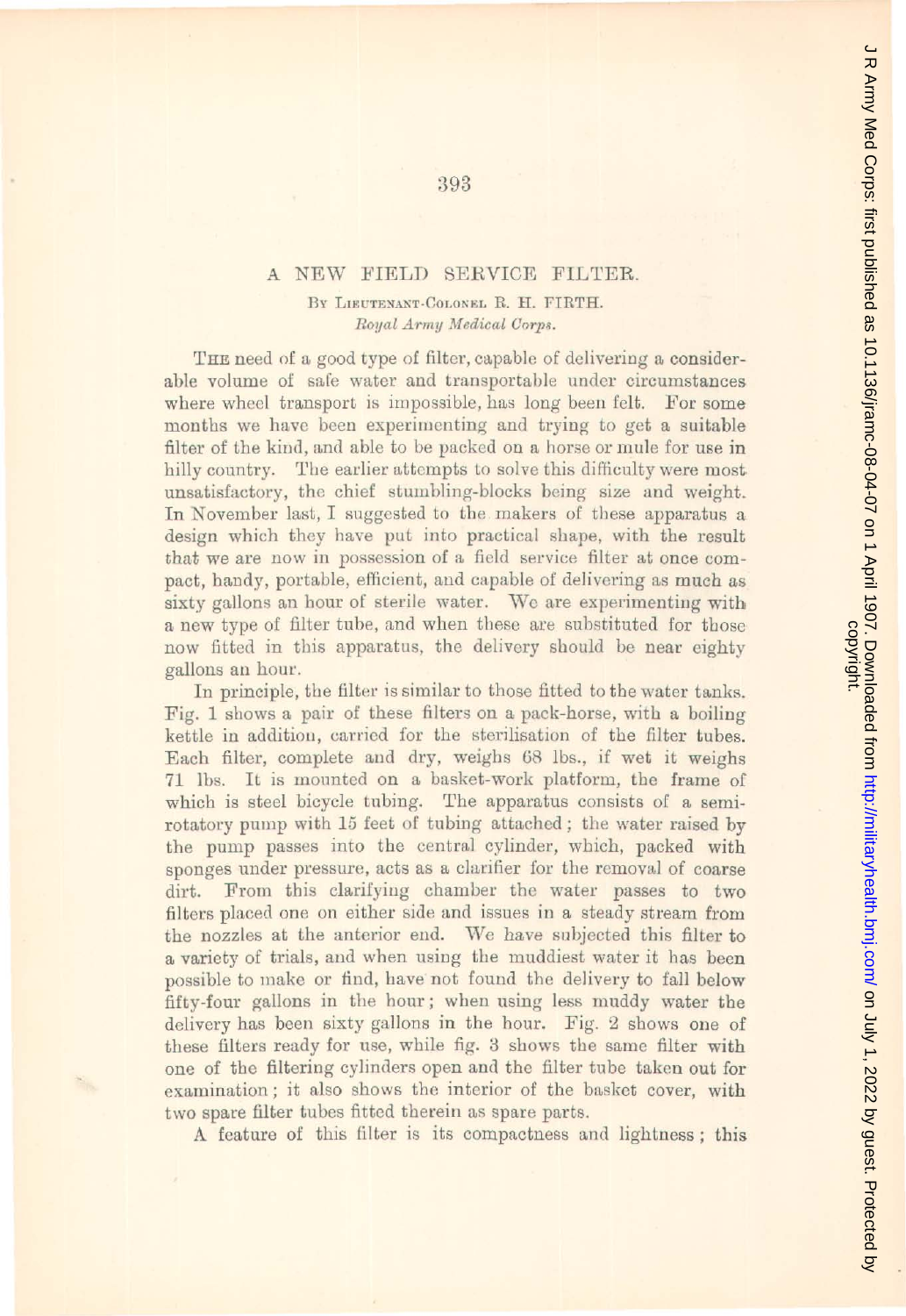## A New Field Service Filter

394

latter has been secured by employing aluminium wherever possible. This has been done without sacrificing strength or rigidity. Another good feature of this filter is the fact that all detachable



FIG. 1.

parts are attached by small chains, so that no nuts, screw caps, handle pieces or nozzles can be lost, unless wantonly and forcibly broken away. The filter tubes are of the standard service pattern,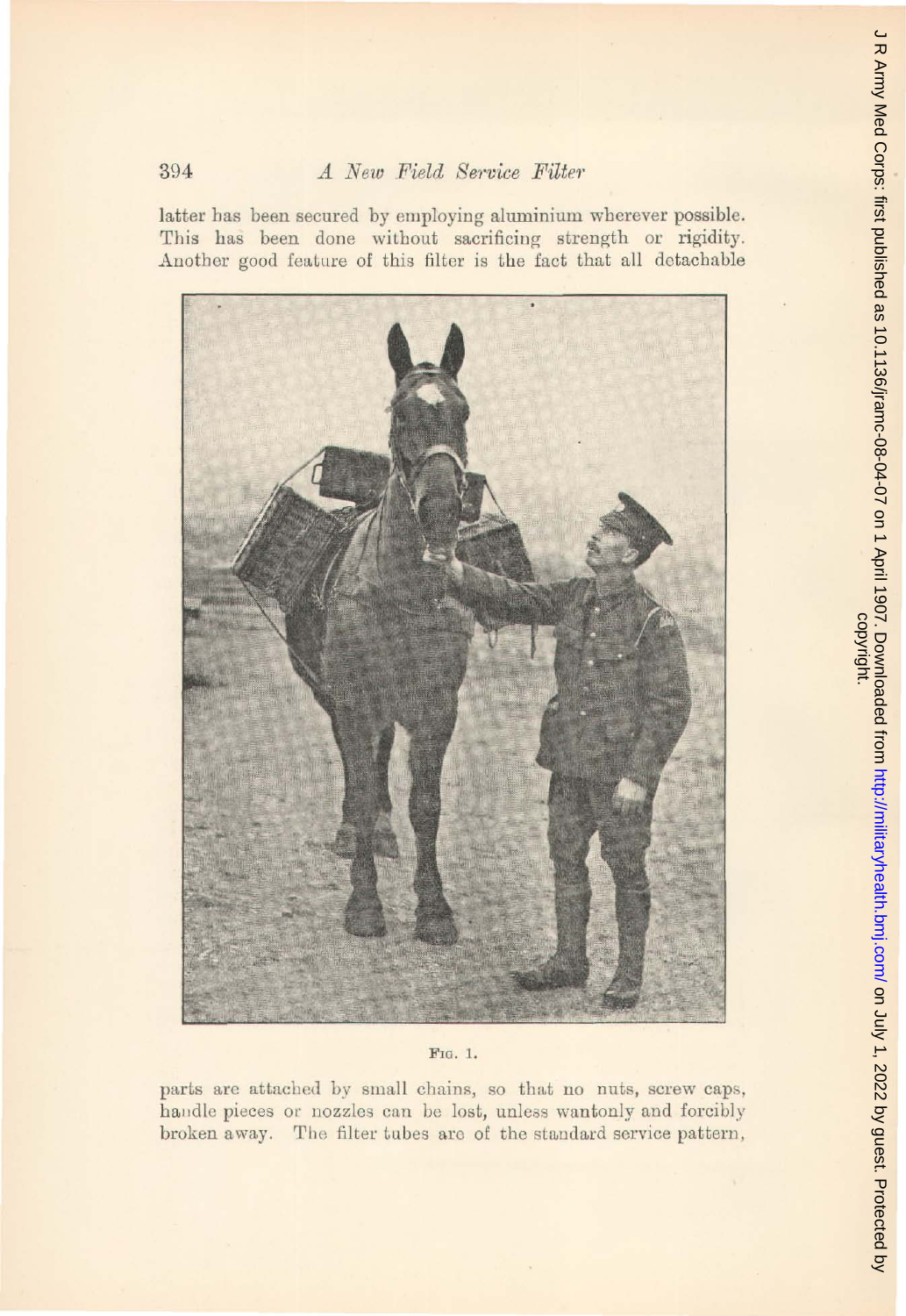*R. H. Fh·th* 395

and interchangeable with those employed in the filter water tanks. Each tube is similarly covered with asbestos cloth for further protection against mud or other sediment which may have passed **the sponges.** 

When not required for use, the hosing is detached and a screw cap placed over the aperture leading to the pump to exclude dust.



FIG. 2.

The pump handle is unscrewed as well as the T piece; this latter is strapped into the basket cover and the handle itself slid into the two eye-holes which are to be seen on the right side of the **sponge chamber, and screwed home.** The two nozzles are similarly detached and slipped into recesses provided for them under the filter cylinders; these slots are difficult to see in the photograph.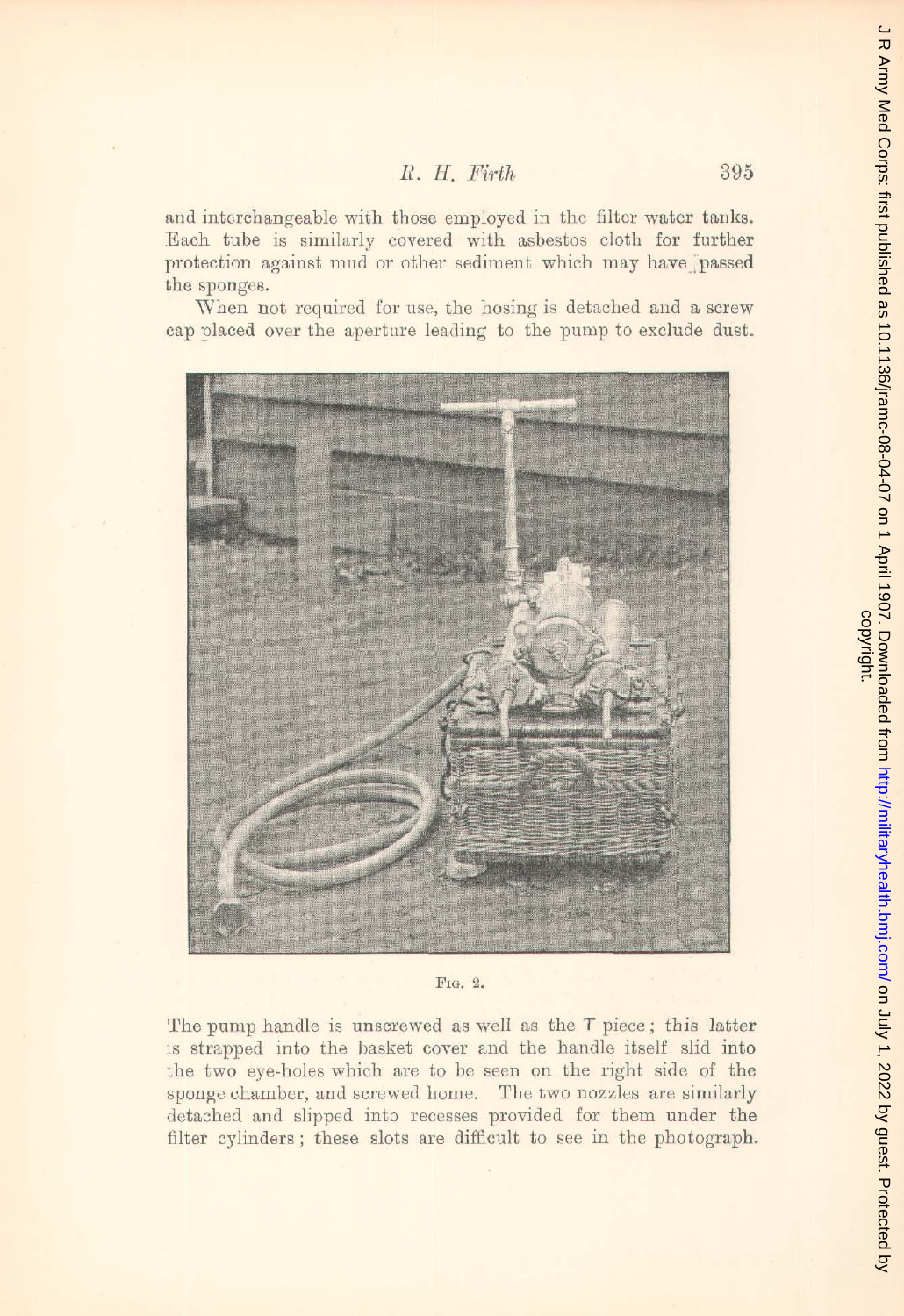Screw-nuts are now adjusted over the delivery apertures to exclude dust. The whole apparatus is now ready to be packed up. This is done by lifting the filter platform up off the basket, the tubing is then coiled and placed in the bottom of the basket, and then the filter platform turned upside down so that the filter itself is inside the hasket cover. The whole is now securely clamped down by means of small winged nuts which screw on to each of the four



J R Army Med Corps: first published as 10.1136/jramc-08-04-07 on 1 April 1907. Downloaded from http://militaryhealth.bmj.com/ on July 1, 2022 by guest. Protected by<br>copyright. on July 1, 2022 by guest. Protected by <http://militaryhealth.bmj.com/> J R Army Med Corps: first published as 10.1136/jramc-08-04-07 on 1 April 1907. Downloaded from

F<sub>IG</sub>. 3.

corners. The whole apparatus is now ready for attachment to the pack saddle. This is readily done by means of two short chains wbich are fixed to the upper inner border of the packed basket and which slip over the hooks on the saddle. A pair of these filters travel easily and well, requiring no ropes or straps to secure them. In spite of muddy water and large delivery, it is remarkable how easy this pump works. This is attributable to the firmness of the base on which the whole filter rests, and also to the increased power given to the stroke by means of the T piece. Each filter when